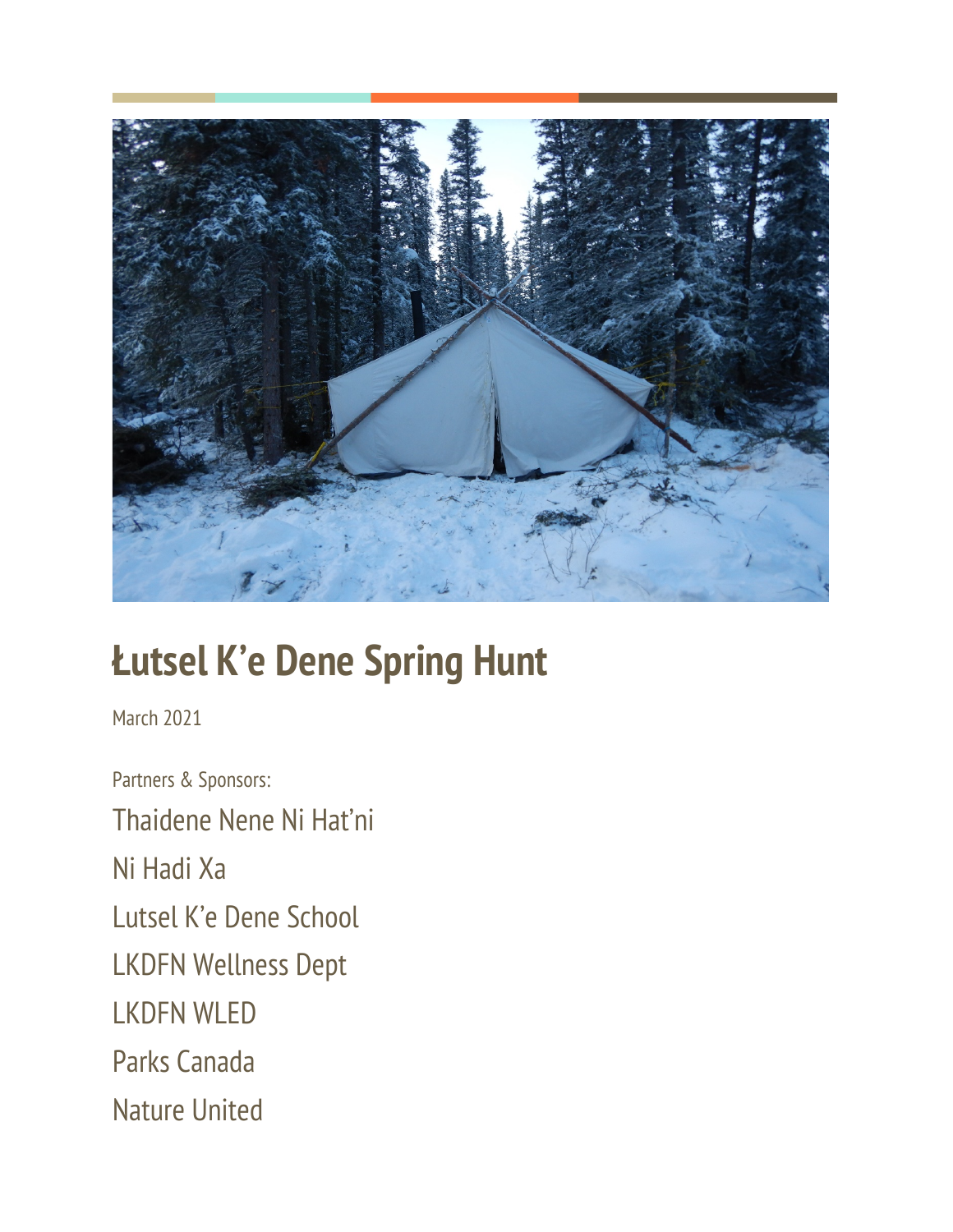#### **Overview**

We have been very fortunate to have a permanent cabin at Timber Bay, Artillery Lake. We have been working with students to create a plan for a week-long culture camp in early March. This year, we also want to hold a school hunt. Sometimes it is difficult to get the interest of the students to want to take part but this year the majority of students have expressed interest in the camp and a hunt and we want to make this happen for them.

The Thaidene Nëné Ni Hat'ni is built to pass on teachings to youth and this spring hunt will allow for hands on training for youth from Ni Hat'ni Dene Guardians as well as the Ni Hadi Xa Traditional Knowledge Monitors and local harvesters.

#### **Goals**

- 1. To get students out on the land, immersed in the language and learning important skills and traditions.
- 2. To work together with community and community organizations to ensure the hunt is successful.
- 3. To gather photos and videos of Thaidene Nëné Ni Hat'ni Dene Guardians for a "winter monitoring" story.
- 4. To gather information and pass on traditional knowledge from Ni Hadi Xa TK Monitors to youth.
- 5. To gather stories for Thaidene Nëné and TK Archives.
- 6. To introduce and orient Parks Canada Staff with the traditional territory and practices of the Denesuline people.
- 7. All meals for the students will be provided for breakfast, lunch & dinner.
- 8. There are approximately 15 youth and 20 adults participating in this year's Spring Hunt. In the absence of Caribou, we will harvest either moose or muskox and fish.
- 9. Elder JC Catholique will oversee students  $\&$  staff with daily activities which include camp set up & take down, wood harvesting, ice harvesting, hunting, dry meat making, butchering, setting fish nets, checking fish nets, ice fishing, fixing fish, story telling, traditional land use areas navigation, traditional and modern ice safety awareness, safe travel trip planning, old cabin excursion, graveyard site, and as always the teaching of the fundamental Dene Laws.

#### **Timeline**

Ideally, the excursion will happen March 11-20, 2021, and students will partner with a community member to go out for the week to hunt. Students will be part of the entire process and have the opportunity to bring fresh meat home to their families and elders. There will be travel on land by skidoo